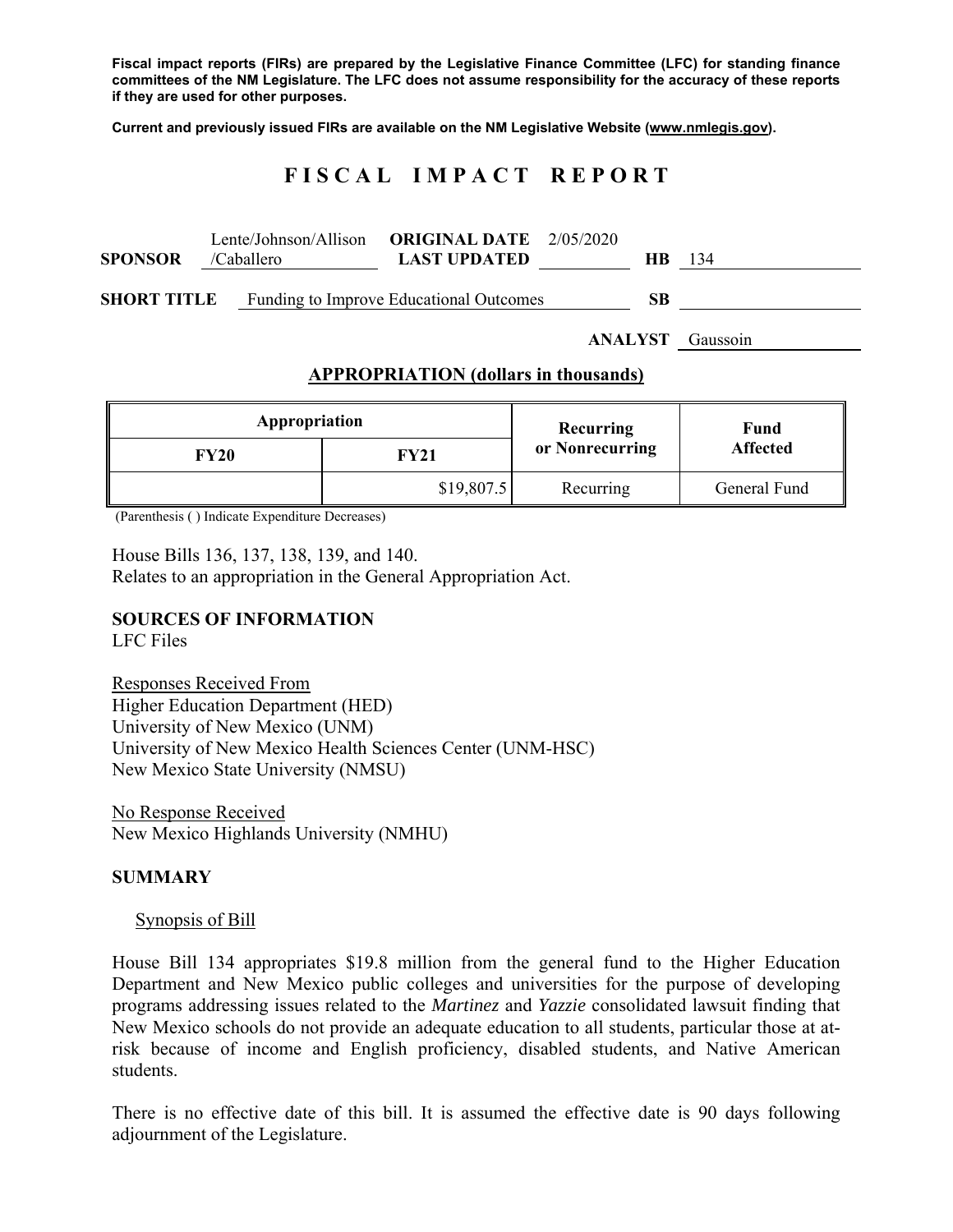HB134 spending proposal are primarily focused on Native American education, although the bill includes spending on Hispanic and African American studies and student supports. Under the bill, UNM would get slightly more than half the total appropriation – \$9.152 million. NMHU would receive \$2 million, NMSU would get \$654 thousand, and HED would receive xx million to provide Navajo Technical University with \$3.955, Diné College with \$3.3 million, and Southwestern Indian Polytechnic Institute with \$746 thousand.

## **FISCAL IMPLICATIONS**

The appropriation of \$19,807,528 contained in this bill is a recurring expense to the general fund. Any unexpended or unencumbered balance remaining at the end of FY21 shall revert to the general fund.

| <b>Appropriations Within HB134</b>                                     |                      |  |  |  |  |
|------------------------------------------------------------------------|----------------------|--|--|--|--|
| <b>UNM</b>                                                             |                      |  |  |  |  |
| Hispanic studies curriculum for high schools lacking ethnic studies    | \$316,000            |  |  |  |  |
| Efforts to increase African American participation students in STEM    | \$316,000            |  |  |  |  |
| (science, technology, engineering and mathematics) and assist African  |                      |  |  |  |  |
| American students' transition to higher education                      |                      |  |  |  |  |
| New American Indian education institute to recruit and retain Native   | \$550,000            |  |  |  |  |
| American students                                                      |                      |  |  |  |  |
| American Indian Language Policy Research and Training Center           | \$500,000            |  |  |  |  |
| American Indian Curriculum and Material Development Center             | \$550.000            |  |  |  |  |
| Native American leadership doctoral cohort                             | $\frac{1}{1}450,000$ |  |  |  |  |
| New Native American education leadership education specialist and      | \$1,300,000          |  |  |  |  |
| administrative licensure programs                                      |                      |  |  |  |  |
| English and Navajo and English and Spanish bilingual degree programs   | \$545,000            |  |  |  |  |
| Gallup branch dual-license program<br>in special education<br>and      | \$170,000            |  |  |  |  |
| elementary education                                                   |                      |  |  |  |  |
| Native American student services                                       | \$946,230            |  |  |  |  |
| Native American studies in the College of Arts and Sciences:           | \$928,706            |  |  |  |  |
| Native American studies curriculum for 10 high schools lacking         | \$316,000            |  |  |  |  |
| indigenous studies curricula                                           |                      |  |  |  |  |
| Center for Native American Health at the School of Medicine            | \$696,000            |  |  |  |  |
| Native American suicide prevention and clinical and community-based    | \$450,000            |  |  |  |  |
| prevention and intervention services at public schools and tribal      |                      |  |  |  |  |
| communities through the Community Behavioral Health Division           |                      |  |  |  |  |
| Legal and technical support for pueblos and tribes through the         | \$393,000            |  |  |  |  |
| Southwest Indian Law Clinic                                            |                      |  |  |  |  |
| Planning, design and technical support to tribes through the School of | \$725,000            |  |  |  |  |
| Architecture                                                           |                      |  |  |  |  |
| <b>Total UNM</b>                                                       | 9,151,936            |  |  |  |  |
| <b>NMHU</b>                                                            |                      |  |  |  |  |
| Ben Lujan Leadership and Public Policy Institute                       | \$625,000            |  |  |  |  |
| Center for the Education and Study of Diverse Populations              | \$775,000            |  |  |  |  |
| Native American Social Work Studies Institute                          | \$250,000            |  |  |  |  |
| Native American student support services                               | \$250,000            |  |  |  |  |
| New supports for parents of Native American students                   | \$100,000            |  |  |  |  |
| <b>Total NMHU</b>                                                      | \$2,000,000          |  |  |  |  |
| <b>NMSU</b>                                                            |                      |  |  |  |  |
| College of Education American Indian Program                           | \$337,000            |  |  |  |  |
| College prep programs for Native Americans and dual-credit program     | \$58,500             |  |  |  |  |
| focused on agriculture, engineering, natural resources, and business   |                      |  |  |  |  |
| Recruitment and retention of borderlands and ethnic studies students   | \$259,000            |  |  |  |  |
| <b>Total NMSU</b>                                                      | \$654,500            |  |  |  |  |
| <b>HED</b> (for tribal colleges)                                       |                      |  |  |  |  |
| Navajo Technical University                                            | \$3,955,200          |  |  |  |  |
| Diné College                                                           | \$3,300,000          |  |  |  |  |
| Southwestern Indian Polytechnic Institute                              | \$745,892            |  |  |  |  |
| <b>Total HED</b>                                                       | \$8,001,092          |  |  |  |  |
| <b>TOTAL HB134</b>                                                     | \$19,807,528         |  |  |  |  |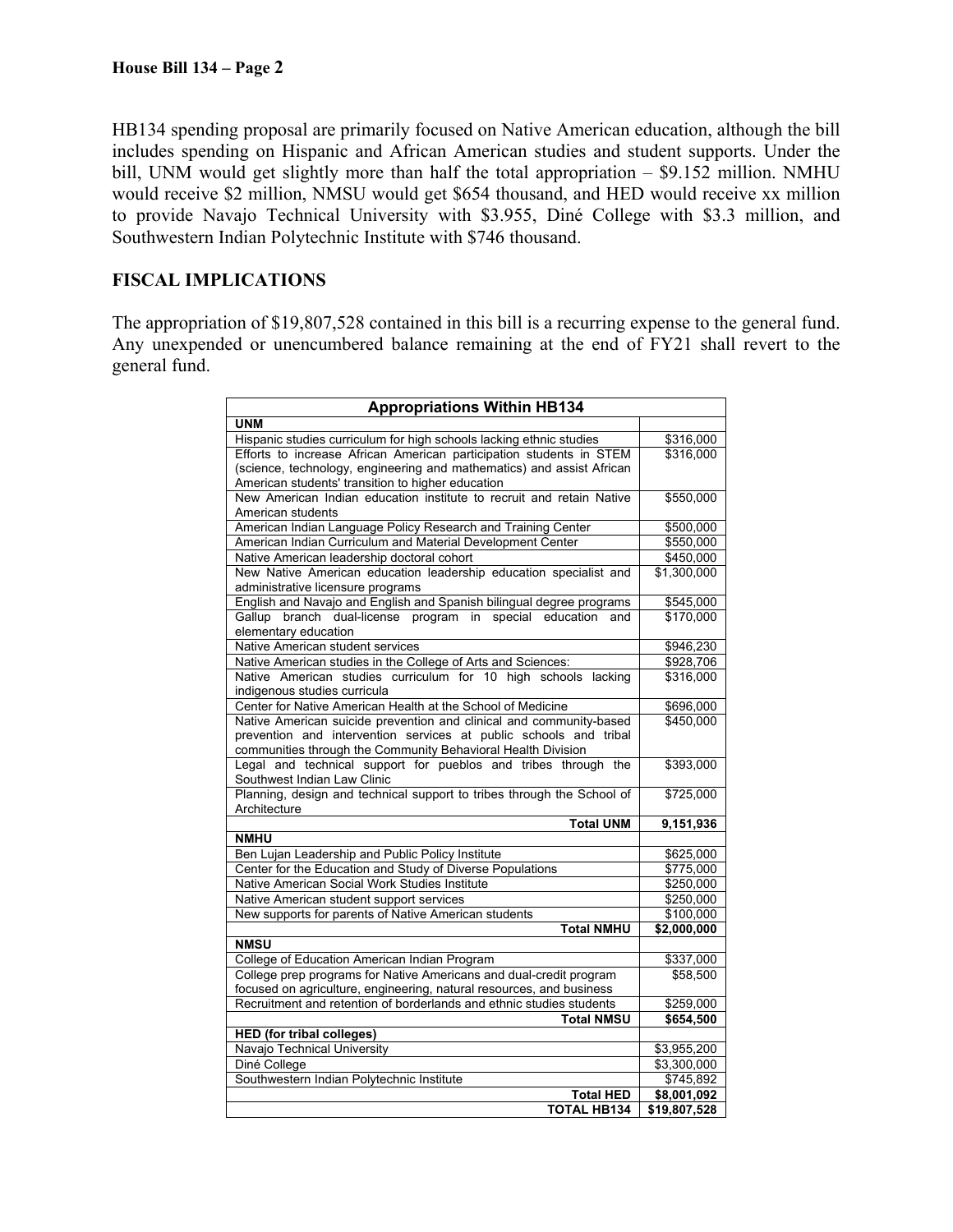## **SIGNIFICANT ISSUES**

The Martinez and Yazzie consolidate lawsuit that found New Mexico is providing an unconstitutionally inadequate public school education focused many of its findings on services to Native American students. According to UNM-HSC, Native Americans in New Mexico have a four-year high school graduation rate of 54.6 percent, the lowest rate among all racial or ethnic groups

UNM reports 8.8 percent of its main campus students are Native American, slightly under the 10.9 percent share of Native Americans in the state population. "While the UNM-Main Campus American Indian enrollment has not yet reached parity with the state's demographic, it enjoys the largest American Indian student enrollment in comparison to other [research] institutions. On a national scope, American Indian students comprise only 1 percent of enrollees at all colleges and universities collectively."

The university says American Indian Student Services is the primary student support center for Native students at the UNM-Main Campus and promotes the empowerment of tribal citizens and strives to enhance the quality of life in Indigenous communities by producing quality academic and student support services, meaningful cultural programming, and distinctive constituent relationships. Efforts include individualized academic advisement, cultural activities and programs, tutoring and mentoring services, academic performance monitoring and academic intervention support, and "honoring ceremonies to recognize the academic achievements. The center also works with high school and tribal college transfer students and tribal leaders.

HB134 would support the American Indian Summer Bridge Program for student retention, targeted outreach, and academic and holistic student supports. In the College of Education, HB134 would help fund

seven programs for indigenous students addressing the critical shortage of Native American bilingual teachers, Native language teachers, special education teachers, and education leaders in New Mexico public schools, districts, and universities. The university says increased funding for these programs is important to increasing the number of educators familiar with the cultural and linguistic needs of New Mexico's indigenous students.

According to UNM-HSC, funding in HB134 for the Community Behavioral Health Division of Native American Suicide Prevention would allow the program to support and expand pre-event clinical assistance, technical assistance and training at the community level and regional summits, youth-focused mentorship and training, and culturally appropriate suicide prevention curricula.

Citing studies from the U. Department of Health and Human Services and the American Psychiatry Association, the Health Sciences Center reports

- Suicide rates in American Indian and Alaskan Native communities are strikingly higher than that of the overall U.S. population –16.93/100,000 compared with an overall U.S. rate of 12.08/100,000.
- Suicide as the second leading cause of death for AI/AN youth between the ages of 5 and 24, and the adjusted suicide rate for AI/AN individuals between 15 and 24 years old was 39.7 per 100,000 compared with the U.S. all-race rate of 9.9 per 100,000.
- When health and behavioral health care services are accessed by AI/AN, the services often are provided by non-Native health professionals. Consequently, care can be culturally inappropriate and thus ineffective.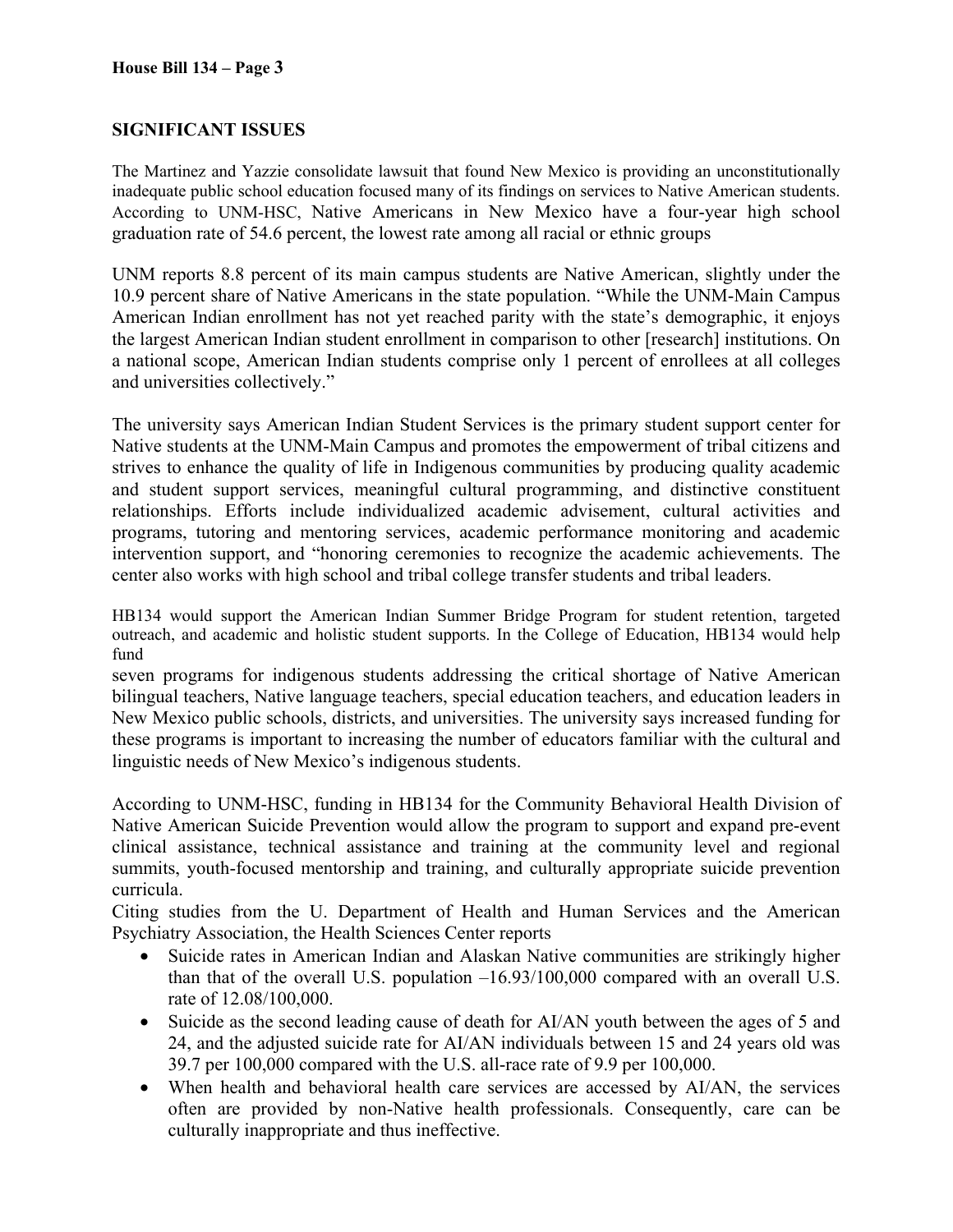- AI/AN populations have disproportionately higher rates of mental health problems than the rest of the U.S. population. High rates of substance use disorders, posttraumatic stress disorder, suicide, and attachment disorders in many AI/AN communities have been directly linked to the intergenerational historical trauma forced on them, such as forced removal off their land and government-operated boarding schools that separated AI/AN children from their parents, spiritual practices, and culture.
- In 2014, approximately 21 percent of AI/ANs ages 18 and up reported past-year mental illness, compared with 17.9 percent for the general population.
- AI/AN children and adolescents have the highest rates of lifetime major depressive episodes and highest self-reported depression rates than any other ethnic or racial group.
- In 2014, suicide was the second leading cause of death for AI/ANs between the ages 10 and 34. Suicide was the leading cause of death for AI/AN girls between ages of 10 and 14; in AI/AN females from ages 15 to 19, rates of completed suicides were almost 4 times higher than white females' counterparts.
- In 2014, approximately 9 percent of AI/ANs ages 18 and up had co-occurring mental illness and substance use disorder in the past year – almost three times that of the general population.

UNM-HSC says 49 indigenous students graduated from UNM Health Sciences degree programs in 2019, including six with medical degrees. In 2015, the nine Native American medical students who graduated from the UNM School of Medicine represented about 45 percent of all Native American medical school graduates in the nation. The school says a recent American Association of Medical Colleges report concludes Native American physicians are more likely to practice primary care than physicians of all other races or ethnicities and are more likely to practice in rural and all underserved areas. Funding for the Center for Native American Health would support the development of a pipeline into elementary schools in tribal communities, evidencebased programs; and a locally developed healthcare workforce.

From UNM-HSC: "Racial concordance between patients and providers has significant, positive effects on patient care. … Thus, growing a Native American health workforce for NM's tribal and Native American urban communities is an achievable, evidence-based strategy for promoting health equity and addressing the significant health disparities experienced by Native Americans."

## **PERFORMANCE IMPLICATIONS**

HED says it will work on needed performance measures with the tribal colleges, which are not part of state higher education performance monitoring and, unlike the state's public colleges, do not report performance to the Legislature.

UNM indicates supporting indigenous students is critical to improving overall student performance, at all levels. It notes four of the College of Education programs that would be funded under the bill support indigenous students pursuing careers in education. It suggests the college report on "the number of American Indian students enrolled and completing degree programs, and working in NM districts, public/charter schools or [institutes of higher education] to assure that the outcomes in support of increasing the number of American Indian bilingual teachers, school administrators, and special education specialists in New Mexico, are being met per the *Yazzie*/*Martinez* court findings."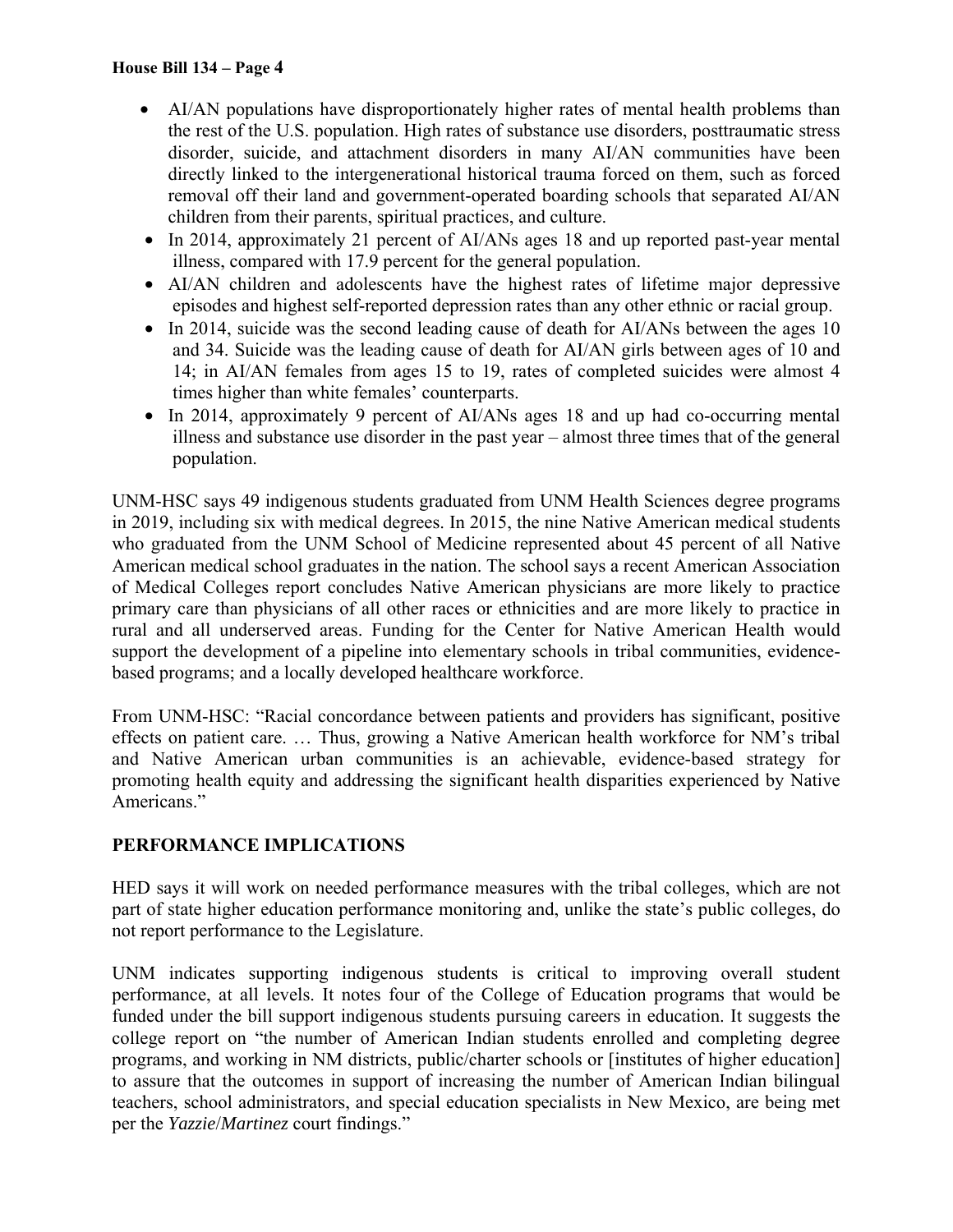## **ADMINISTRATIVE IMPLICATIONS**

UNM indicates a lack of infrastructure support has prevented a coordinated long-term comprehensive approach to address indigenous education issues. HB134 includes sufficient funding for staff to better coordinate internally and externally. UNM and UNM-HSC indicate some funding would be used for administrative positions.

However, NMSU says HB134 does not "sufficiently" address the full cost of managing and sustaining the program, jeopardizing long-term sustainability.

Expanded funding at NMSU beyond the Native American program would allow for the expansion and delivery of evidence-based programs to directly impact affected schools and populations, including expanded delivery of educational outreach through cocurricular and out-of-school programming, teacher preparation, teacher professional development, early career awareness, community engagement, and analysis/assessment of student outcomes.

### **CONFLICT, DUPLICATION, COMPANIONSHIP, RELATIONSHIP**

HB134 relates to HB136, American Indian Student College Readiness program; HB138, Funding for Yazzie Lawsuit Responses; HB139, Zuni Pueblo Education Improvements; and HB140 Mescalero Apache Education Improvements; all of which propose remedies to issues raised in the *Martinez* and *Yazzie* consolidated lawsuit. In terms of appropriations, HB136 appropriates funds for an American Indian college readiness program; HB137 appropriates funds to the Indian Affairs Department for libraries, Internet access, and education projects for Native American nations, tribes, and pueblos; HB139 appropriates funding to IAD for education projects in the Pueblo of Zuni; and HB140, appropriates funding to IAD for education projects at the Mescalero Apache tribe.

#### **OTHER SUBSTANTIVE ISSUES**

From UNM:

Continued decreases in state funding levels over the course of the past five years is the most pressing obstacle to maintaining the mission and vision of American Indian Student Services and associated objectives and success outcomes. General lack of support has the potential to inhibit this critical focus and ultimately diminish the capacity for American Indian student to access higher education opportunities designed to support their success. While the University of New Mexico values rich relationships with American Indian students and tribal communities – as well as the opportunity to positively impact the state's economic health by developing a skilled workforce with UNM graduates – inadequate financial resources to continue the development and implementation of programmatic efforts that consistently demonstrate success will undoubtedly result in negative impacts ranging from declining student enrollments and success/graduation rates to a decay in partnerships and collaborative efforts with New Mexico tribes.

NMSU says the funding in HB134 falls short of actual need. In addition to \$213 thousand more needed to provide instructional, administrative, recruitment, and outreach support for the NMSU College of Education programs in the bill, NMSU indicates the need for an additional \$3.5